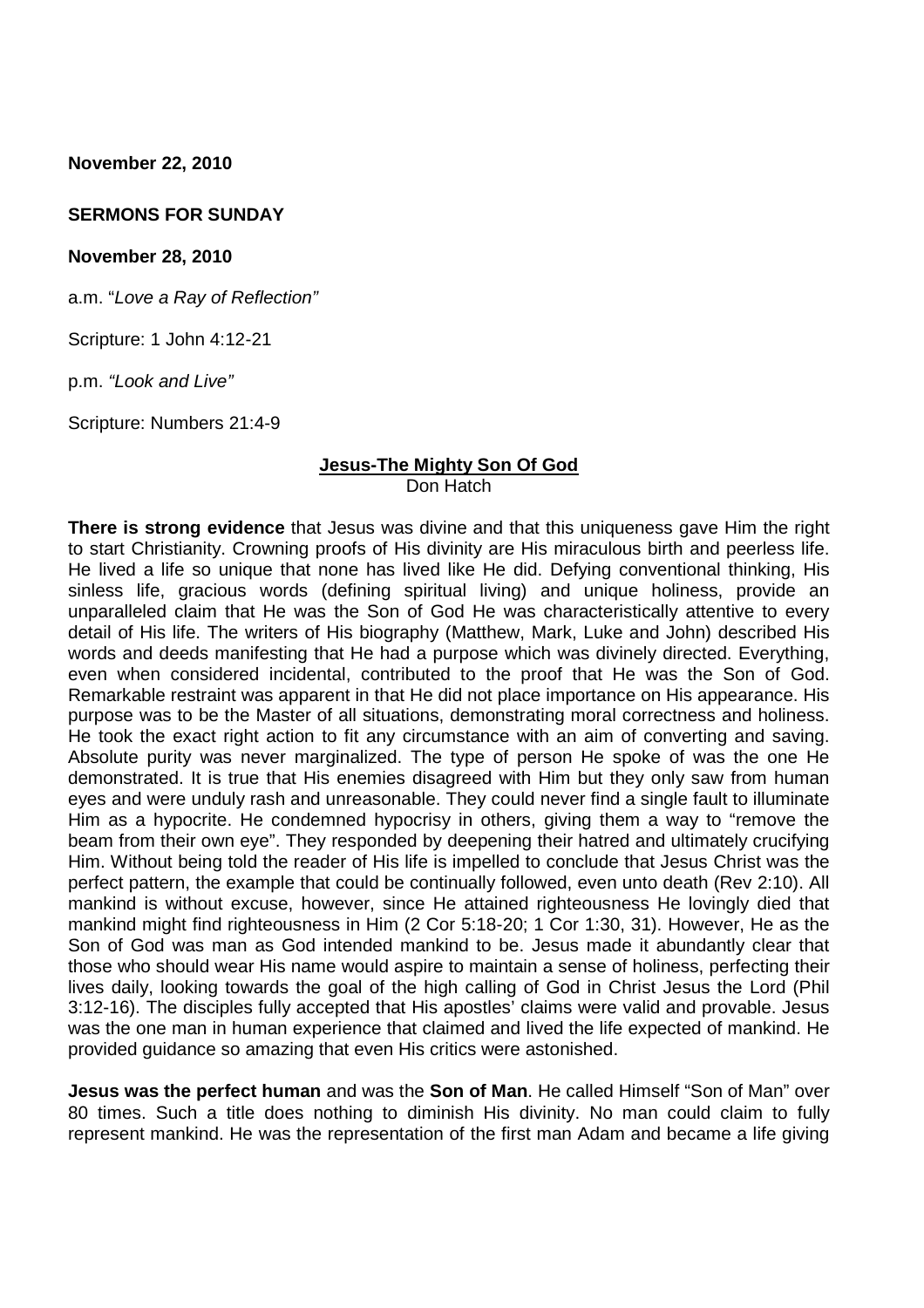spirit (1Cor 15:4-47). He was man and heir of all of man's promises. As the perfect man, mankind saw vision of what "could be"! The incarnate in a human body died on the cross, laid in a borrowed tomb and was raised by the glory of the Father to the newness of life (Rom 6:1- 11). Stephen, as he was being martyred, said "…behold, I see the heavens opened and the Son of Man standing on the right hand of God" (Act 7:56). Thus, the perfect man is our Mediator (1 Tim 2:1-7). He has all power and glory on earth and in Heaven (Mat 28:18-20).

**Jesus is the Son of God.** This claim gave His enemies opportunities to condemn Him on the basis that they said He had blasphemed (Lk 22:70-75). The Old Testament prophesied that the Messiah would come as the "Son of God" (Psm 2:7-9; Act 13:33; Heb 1:5; 5:5; Psm 21:1, 2). The "harbinger", John the Baptizer, who was to indentify the Messiah said "…and I have seen, and have borne witness that this is the Son of God" (Jn 1:34). Peter by inspiration said, "Thou art the Christ, the Son of the living God" (Mat 16:16). Martha, Paul and disciples indentified Him as the "Son of God" (Jn 11:27; Act 9:20; Mat14:33; Mk 15:39). Even Satan acknowledged Him as the Son of God (Mat 4:3-6). Jesus was not the Son of God in the same sense as other men. Jesus was the only begotten Son of God (Jn 1:14; 3:16; 1 Jn 4:9). He was the effulgence [express image] of God (Heb 1:1-5). He was from everlasting to everlasting, God the Creator (Eph 1:3-15; Jn 1:1-17). God, the Father, raised Jesus Christ from the dead and said "thou art my Son…" (Act 13:32, 33; Psm 2:7-9). Jesus was declared the Son of God by His resurrection from the dead (Rom 1:1-5). Jesus as the Son of God inherits all things from His heavenly Father (Heb 1:2; Gal 3:24-29). God gave His Son the dispensation [rule] over His house (Heb 3:1-19). Jesus Christ did the works of His Father and these proved He was the Son (Jn 10:34- 38).

**The teachings of Jesus**, by common consent, were the greatest ever given (Mat 7:28, 29; Jn 7:46). He was to be "Wonderful Counsellor" and all who heard Him bore witness to the gracious teachings which proceeded from Him (Lk 4:22, 23). This man of Galilee, from Nazareth, a city of no importance, son of a carpenter with no education, astonished all who heard Him. The multitudes heard and were impressed. The explanation was that He was a teacher come from God (Jn 3:1-16). He spoke from the Father (Jn 12:47-50). An itinerant preacher such as this did the impossible unless God was with Him (Mat 3:13-17; 17:1-5; Jn 12:27-29).

**God by design and purpose** placed Jesus Christ in the crucible of time fulfilling the foreordained plan from the foundation of the world (Eph 1:3-15). The influence of Jesus Christ as the Son of God can be confirmed by countless passages. It is irrefutable, as the Bible teaches, Jesus Christ is God's Son and Savior of the world.

# **FAMILY CARE: A Message from Our Shepherds**

Belt Line Road continues to be a blessed congregation and continues to be a shining light in this community and elsewhere. Thanks be to God for every member who pitches in and does many good things in His service. Mission Printing continues to be a well supported work with many participants. Our Bible Study teachers continue to do outstanding work. We have a wonderful group of teachers that prepare interesting and needful lessons each week for all of us. We commend them for their outstanding love and effort to share with us more of God's true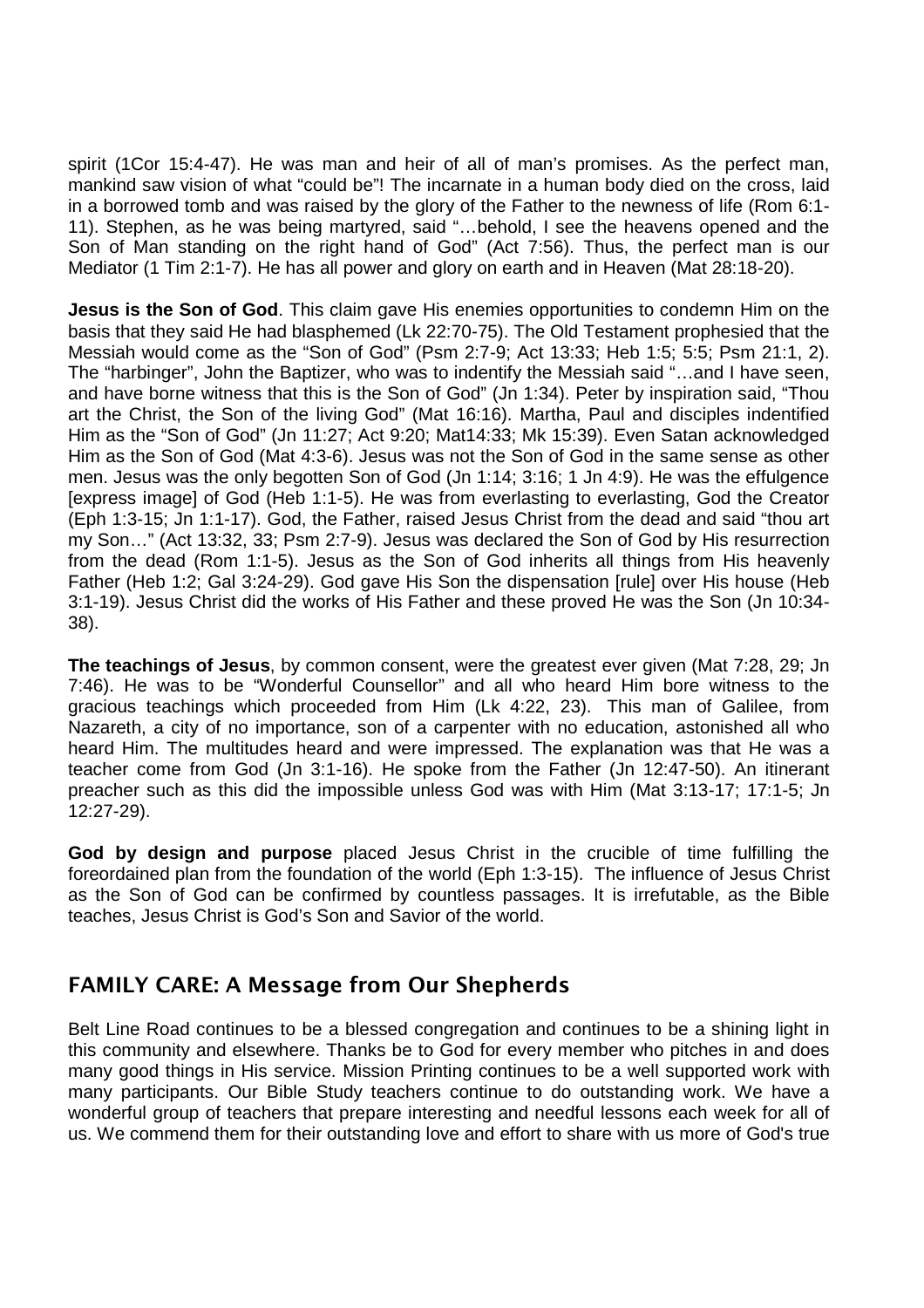Word. We have ongoing love at Belt Line and continually hear from visitors that Belt Line is a very friendly congregation. This is a great compliment, and you have earned this impression by doing good.

The Gospel is truth: In the Ephesians epistle Paul said, "Wherefore putting away lying, speak every man "truth" with his neighbor: for we are members one of another" (Eph 4:25). Christians are admonished to put away falsehood and speak that which is truth (real & complete). Paul also said, "to whom we gave place by subjection, no, not for an hour; that the truth of the Gospel might continue with you" (Gal. 2:5). This Gospel (truth) is God's Word. Jesus said, "Sanctify them through thy truth: thy word is truth" (John 17:17). The truth is God's word active which must be obeyed as first century Christians obeyed according to I Peter 1:22, where Peter said, "Seeing ye have purified your souls in obeying the truth through the Spirit unto unfeigned love of the brethren". Jesus said if a man desires to enter the Kingdom of God, he must be born again" (John 3:5). James tells us that we are begotten (born again) by the word of God, "Of his own will begat he us with the Word of truth" (James 1:18). We are to walk in the truth as Gaius, "For I rejoiced greatly, when the brethren came and testified of the truth that is in thee, even as thou walkest in the truth" (John 3:3).

We must remember the responsibility of not forsaking the assembling of ourselves together (Heb. 10:25). When we do our part, we are obeying the Lord's commands. Mark 12:30-31 says, "and thou shalt love the Lord thy God with all thy heart, and with all thy soul, and with all thy mind, and with all thy strength: this is the first commandment". "And the second is like, namely this, thou shalt love thy neighbor as thyself. There is no other commandment greater than these".

Have a great "HAPPY THANKSGIVING" week serving God! We want to remember our sick and shut-ins in our prayers. Some have gotten better while others are being added to the list. Pray for all of them!

~ Dean Webb

#### \*\*\*\*\*\*\*\*\*\*\*\*\*\*\*\*\*\*\*\*\*

"Make a joyful noise unto Jehovah, all ye lands. Serve Jehovah with gladness: Come before his presence with singing. Know ye that Jehovah, he is God: It is he that hath made us, and we are his; We are his people, and the sheep of his pasture. Enter into his gates with thanksgiving, And into his courts with praise: Give thanks unto him, and bless his name. For Jehovah is good; his lovingkindness endureth forever, And his faithfulness unto all generations" (Psm 100:1-5).

#### **ANOTHER GOSPEL**

"I marvel that ye are so soon removed from him that called you into the grace of Christ unto another gospel: Which is not another; but there be some that trouble you, and would pervert the gospel of Christ."(Gal 1:6, 7).

**The process of turning away** from something given by divine decree was that the Galatians had accepted the "Gospel" and found that it could be lived and enjoyed. Afterwards, some rejected it and denying the divine by inserting human commands called "another gospel". This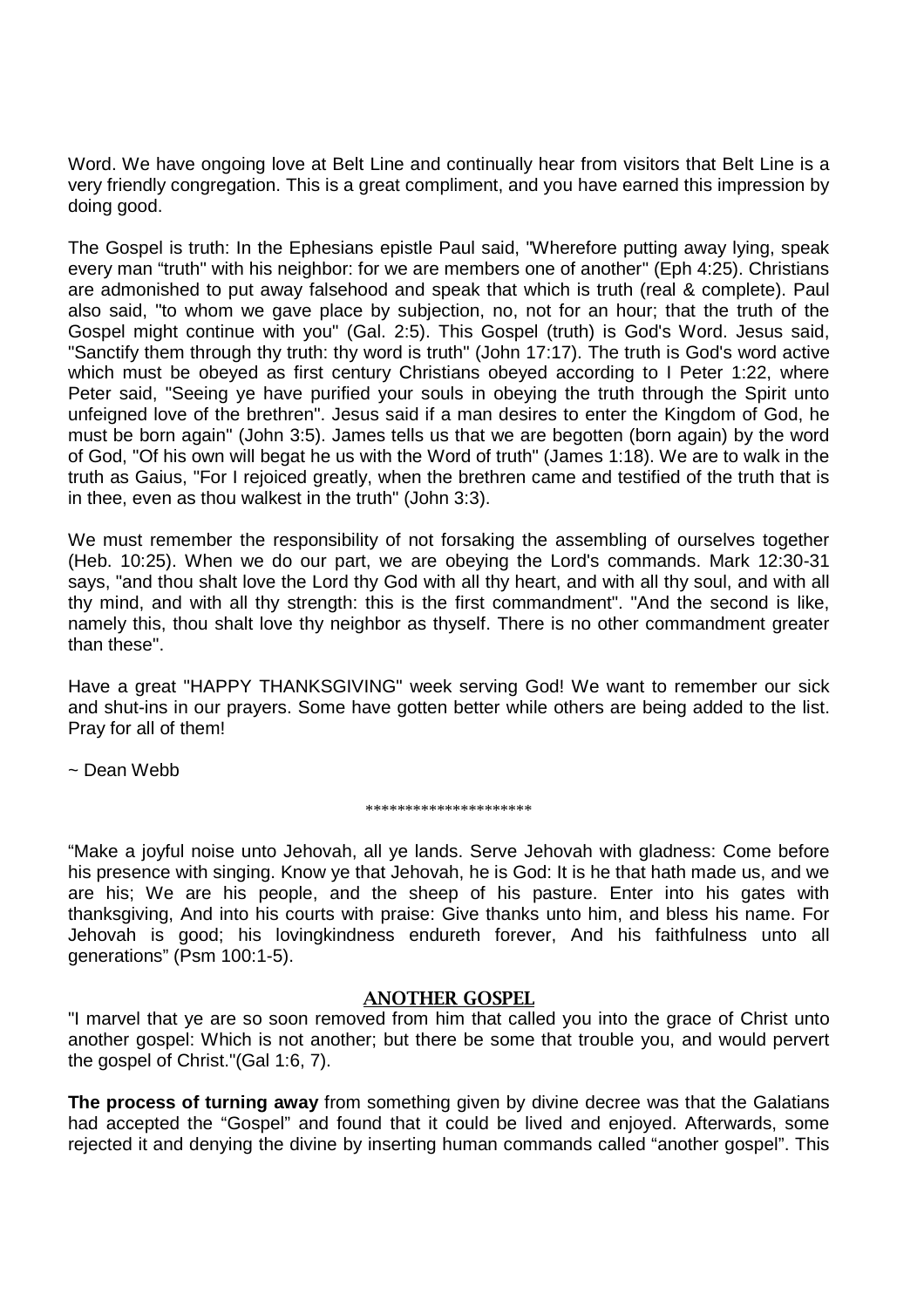is not another gospel! Divine authority does not abrogate human responsibility. Individuals who have embraced the "good news" proclaimed by the apostle of Christ are accountable to maintain its integrity. This problem was that some thought God's grace was irresistible. Such a doctrine is called "once saved always saved". This false doctrine makes it impossible to fall from grace, even if you rewrite the "gospel". It should be obvious that such could not be the case (Gal 5:4). Paul calls to task this very thing asserting that it brings about a curse.

Paul uses the Greek word *heteros*, which implies something of a totally different sort altogether-something diametrically opposed to the one to which it is compared. In verse 7 he uses the word *allos*, which implies a comparison of two items of the same sort. The thought conveyed is that they have removed the true gospel and made a totally different system of belief. The two were so dissimilar that they were abandoning God's salvation for something contrived by man. "Another gospel" was different to the gospel preached by Paul. Such a "gospel" is a perversion of the true gospel. Instead of bringing salvation it brought loss and ruin. It was so bad there was a curse upon anyone who would proclaim it. This teaching was throwing the brethren into confusion. It upset their minds and hearts. Paul condemns the troublemaker, remonstrating and warns the brethren from moving away from the **One** who loved them and died to save them. Wolves were entering in among the flock of God to devour them (Acts 20:17-35). The brethren merited a reproof because they had previously embraced the gospel seeing the power of divine grace and salvation in their own lives. Thus, there was a repudiation of the all "sufficiency of Christ's redemption". What was being taught was like drops of poison added to the healthful and refreshing "living water" of salvation. Paul considered the "gospel" indispensible to salvation and was so enthusiastic about it that he called it "my gospel" (Rom 2:16; 1:16; 1 Cor 1:17; 9:16)

The theme of Galatians is salvation by grace through obedient faith in Christ, as opposed to salvation by works and law. No man is justified by the Mosaic Law in the sight of God. The just shall live by faith (Gal 3:11). This good news had been denied by many, but Paul had received his message of grace "by the revelation of Jesus Christ" (Gal 1:12). Any admixture of a different teaching constituted a perversion of God's scheme of redemption. Any who would teach such perversion warranted strong condemnation from Paul. "If any man preach any other" is from the Greek words meaning contrary gospel, than that received, let him be accursed" (Gal 1:9).

~ Don Hatch

# **GREETER ASSIGNMENTS**

**Sunday, November 28, 2010**

*Front foyer:* Robert & Betty Ruckman; Thomas Rathbun

*Back foyer:* Bill & Linda Matthews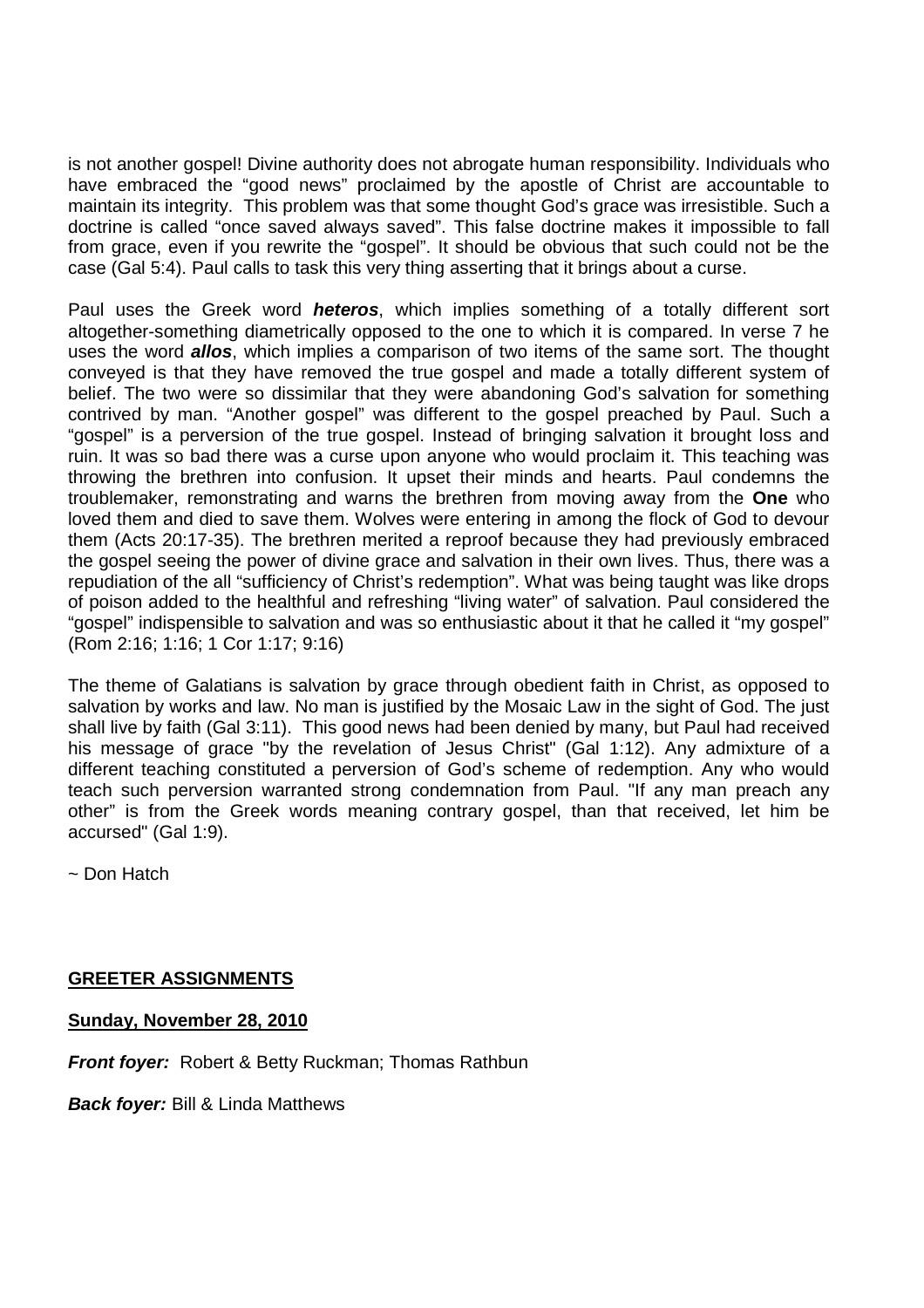# **Sunday, December 5, 2010**

*Front foyer:* Richard & Carolyn Renfro

*Back foyer:* Stan & Doris Selby

# **Family News:**

#### **MISSION PRINTING**

Mission Printing will meet **Sunday** at 4:00 p.m. in the Jr. Auditorium.

#### **SINGING SESSION**

The singing class will meet **Sunday** in room #116 at 5:15 p.m.

#### **MENS' GATHERING/DEVOTIONAL**

The **Monday morning** devotional will meet at 6:00 a.m. in the Annex.

Also, all men are invited to "Breakfast with the Preacher" on **Saturday, December 4th** at 8a.m. in the Annex. Don will be cooking! Please call Don at 214-995-4649, 972-790-8606, or sign up on the sheet in the front foyer so we can get a headcount.

#### **RESPONSE**

**Beverly Sweat** requested prayers for her sons.

# **OPEN HOUSE**

The congregation is invited to Don & Joann's on **Sunday, December 12th** from 4p.m.-5:30p.m. for refreshments & fellowship.

# **NEW BIBLE SCHOOL QUARTER**

The winter quarter will begin on Sunday, **December 5th & Wednesday, December 8th** .

#### **LADIES**

Ladies' Bible class will meet in the Annex on Tuesday, November  $30<sup>th</sup>$  at 9:30 a.m. for a lesson by Linda Mathews on "Amazing Grace".

The ladies are invited to attend a baby shower honoring Sandy Hall on **Sunday, December 5th** from 2p.m.-4p.m. in the Annex. If you would like to contribute to a group gift, please see Beverly McKey. P.S. It's a boy!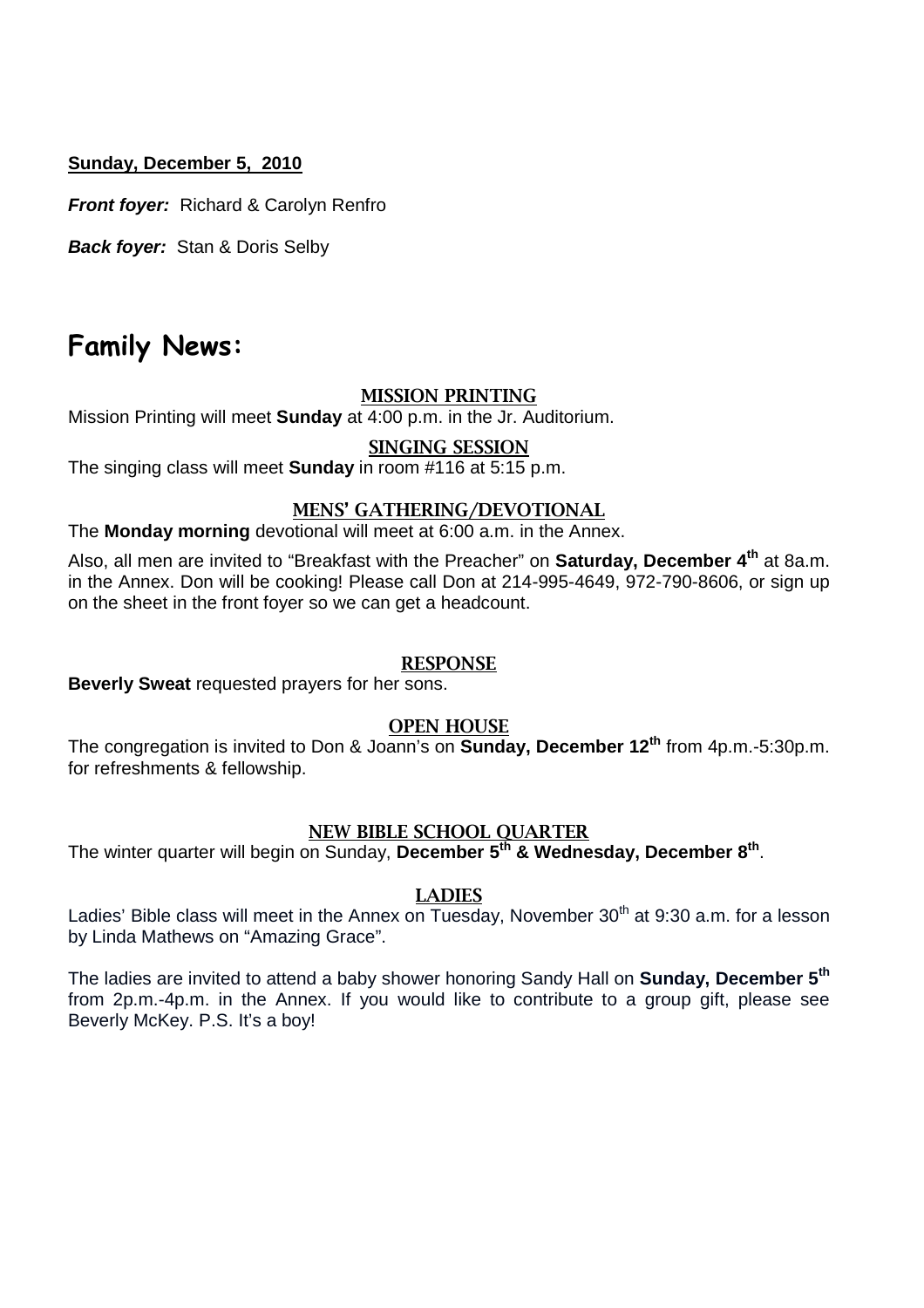# **THANK YOU**

To our Belt Line Family, we would like to thank everyone for the food, cards, warm wishes, and support on the death of our mom. It is such a wonderful blessing to be a part of a congregation with such warmth and caring attitude. Everyone will be remembered. Love, the Family of Ruth Graham

Thank you for all of your calls, cards, & prayers during Judy's illness & passing. And also for the wonderful food prepared for us; we truly appreciate all of your acts of kindness. Don **Hancock** 

I want to say thank you from the bottom of my heart for the many cards, calls, prayers & food from our Belt Line family while I was ill. It really meant a lot to me & was appreciated. I love each one of you. Keep up the prayers as we all need them. God is good! Dessie Ross

A big THANK YOU to Stephanie & Brandon Howard. Stephanie directed a generous amount of tile carpet from her employer to Belt Line Road recently. We appreciate this very much! Those that participated in picking up this carpet during rain were Brandon & Stephanie (who used their truck & trailer), Ethan & Kaitlyn Howard, Brent Howard, Mike Batot, Darrell, Nathan, & Scot Allen, Robert Taylor & Jerry McKey. Then a big thank you also to Mike & Elizabeth Garrison for sorting the colors & putting fans on what we got wet during the transfer. Now we have 5 rooms already with new carpet & a lot in reserve. Thanks to everyone who helped make this happen.

# **THOSE TO SERVE IN DEC.**

**Lord's table (front):** Mike Batot, Kenny Mayer, Henry Seidmeyer, Thomas Rathbun, Jerry Baker, James Gilliam, Denzil Myers, Stan Selby **(back):** JC Ross, Robert Taylor, Derrol Allen, Bill Paschall, Max Melton, Keith Vaughn, Roy Martin, Bobby England

**p.m.** Bill Paschall, John Mayer

**Card Pickup:** a.m. Toby Howard, Curtis Vaughan p.m. Nathan Allen, Alex Mayer

**Contribution Counters:** Mike Batot, Stan Selby

**Communion Preparers:** Garl & Michele Latham

# **WITH SYMPATHY**

**Geneva Long** (James Gilliam's sister) passed away; graveside service was in Ardmore, OK.

### **NEWS OF THE SICK**

**∙Lyda McAlister** fell last week, but is also ill at home.

**∙Max Melton** fell & hurt his arm.

**∙Roberta Price** has been very ill at home.

**∙Marinell Zaun** is ill at home.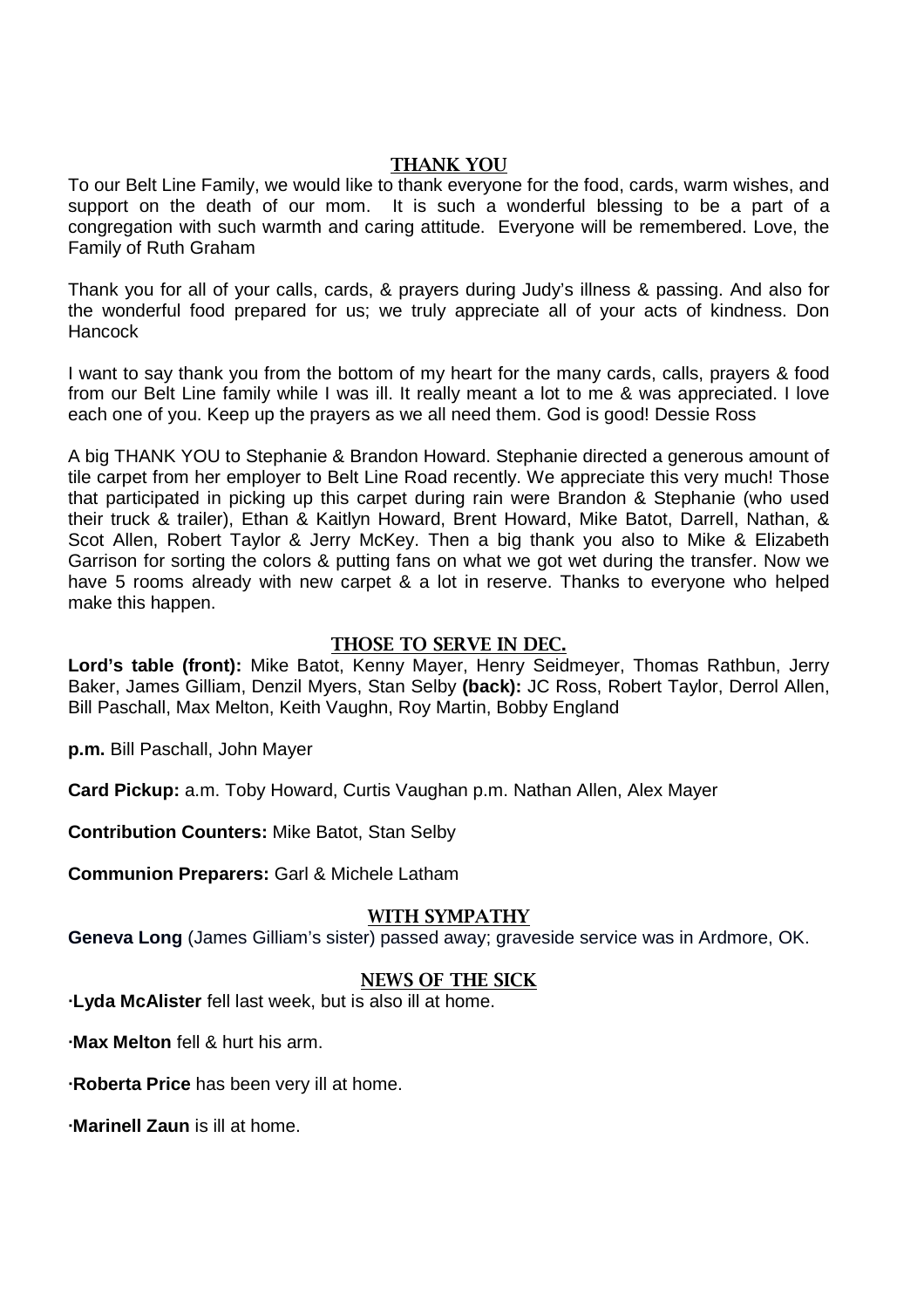**∙Linda Lynd** (Marcella Porter's sister) will undergo open heart surgery on Tues, 11/23.

# **CONTINUOUS PRAYER CONCERNS:**

Evelyn Armstrong, Erma Lee Baker, Bobby Bowen, Fauna Garrett, Billie Gilliam, Jean Kelly, Jack & Frances LaFerney, Garldean Latham, Tom Prince, Jan Smithson, Thomas West, Brad Anderson (Bill Paschall's friend), Gail Hieronymus (Mike Garrison's daughter).

# **CALENDAR OF EVENTS**

### **Be sure and mark your calendar -**

- November 14: Mission Printing in the Jr. Auditorium at 4:00 p.m.
- November 14: Singing class in room #116 at 5:15 p.m.
- · November 16: Ladies' Bible Class at 9:30 a.m.

# **LORD'S TABLE/MORNING**<br> **Rear Table Street Boot Constructed Boot A.M. PRAYERS**<br>
Front Table Street Boot Rear Table

#### **Front Table** Rear Table

Purman Cofer JC Ross Denzil Myers John Mayer Max Melton<br>Glen Kelly May Meth Vaugh Reserved May Brandon Howard **Derrol Allen** Deerrol Allen Bill Matthews Bill Matthews Bill Matthews Controller Bill Paschall Marvin Brown Bill Paschall 1 John 4:12-21 Mike Garrison<br>Dorris Walker

Robert Taylor Keith Vaughn **A.M. SCRIPTURE READING**<br>
Derrol Allen **Bill Matthews** Bobby England

# **A.M. SONG LEADER**

Darrell Allen

### **SUNDAY P.M. PRAYERS**

Mike Batot

Marvin Brown

### **P.M. SCRIPTURE READING**

**Kenny Mayer** Numbers 21:4-9

### **P.M. SONG LEADER(S)**

Jerry Baker (last song: Jerry McKey)

#### **LORD'S TABLE/EVENING**

Thomas Rathbun

Robert Ruckman

### **COMMUNION TO SHUT-INS**

Bill Paschall